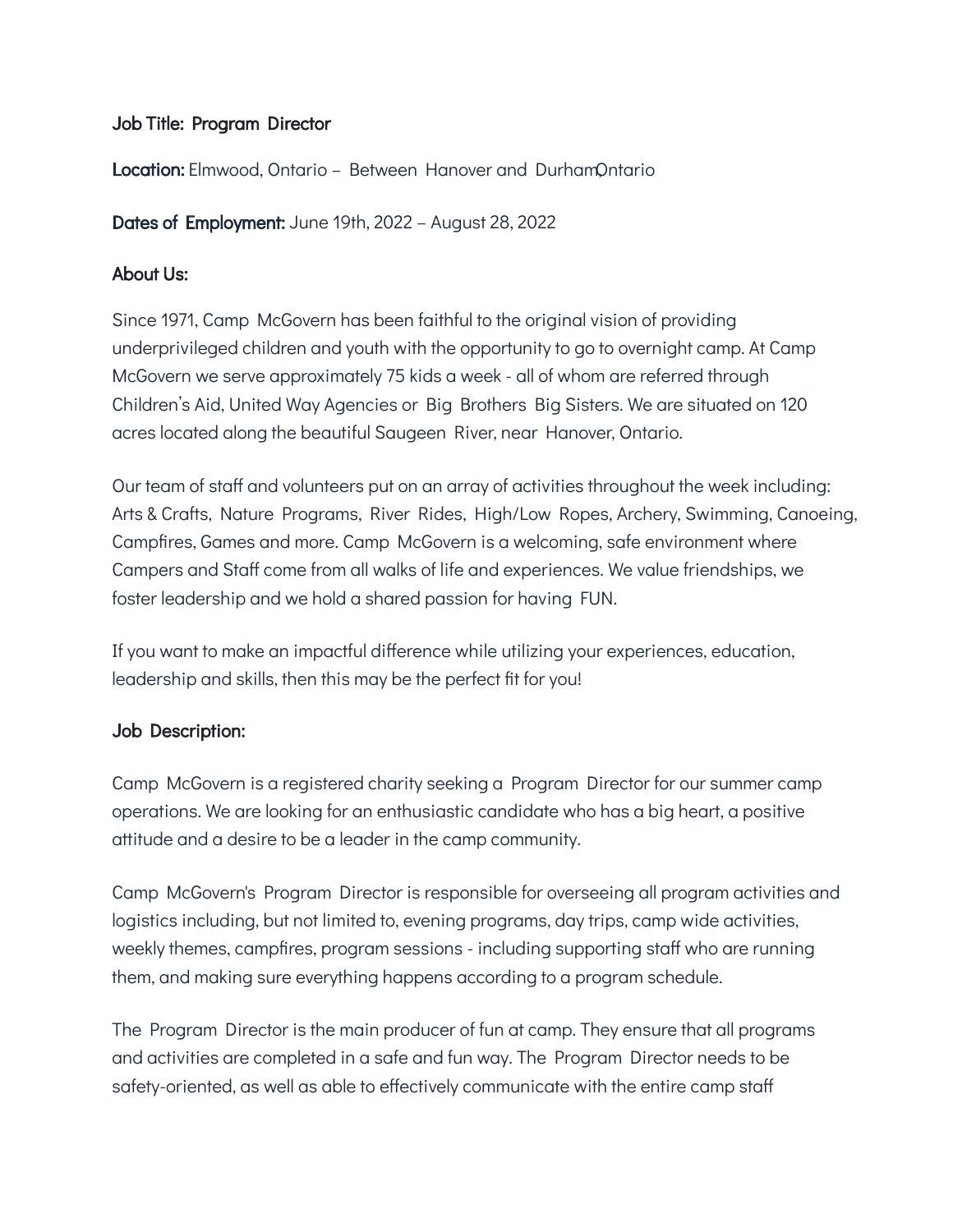including counsellors and other program specialty staff. The Program Director will be responsible for examining how well the overall program is meeting the camp's mission, vision and objectives.

### Job Responsibilities:

- Lead in the organizing and setting up of camp programs prior to the start of camp with a focus on ensuring that policies and procedures meet the required OCA standards and regulations.
- Plan, organize, lead and participate in camp program activities which include hiking, canoeing, swimming, games, archery, nature, and more.
- Organize special guests that relate to the weekly themes.
- Work within a set program budget to ensure program areas are stocked and the weekly allotment is spent in line with program priorities.
- Ensure all safety policies and procedures are adhered to.
- Work with the Camp Director to plan a weekly schedule that includes a wide range of activities and sessions led by cabin counsellor/program leaders.
- Plan full-camp activities and communicate in advance to the Camp Director how many staff will be needed at the activity to run and supervise it successfully.
- In collaboration with the rest of the leadership team ensure that the schedule runs smoothly and adjust the schedule as needed to accommodate camper feedback, staff feedback, staffing issues etc.
- Encourage staff to be flexible and attentive to their campers' needs and desires for programs.
- Provide leadership and support for the staff to ensure program goals are met.
- Assist in maintaining accurate program records including incident/accident reports, camp documentation and weekly attendance.
- Maintain inventory of program supply spaces and ensure that they are secured when not in use.
- Understand, follow, and enforce all camp policies, protocols, and procedures outlined in the Operations Manual.
- Manage rotational program schedules to ensure all programs have an appropriate level of supervision.
- Assume a lead role in crisis management/emergency response.
- Build positive relationships with campers and staff to ensure a safe and enjoyable camp experience.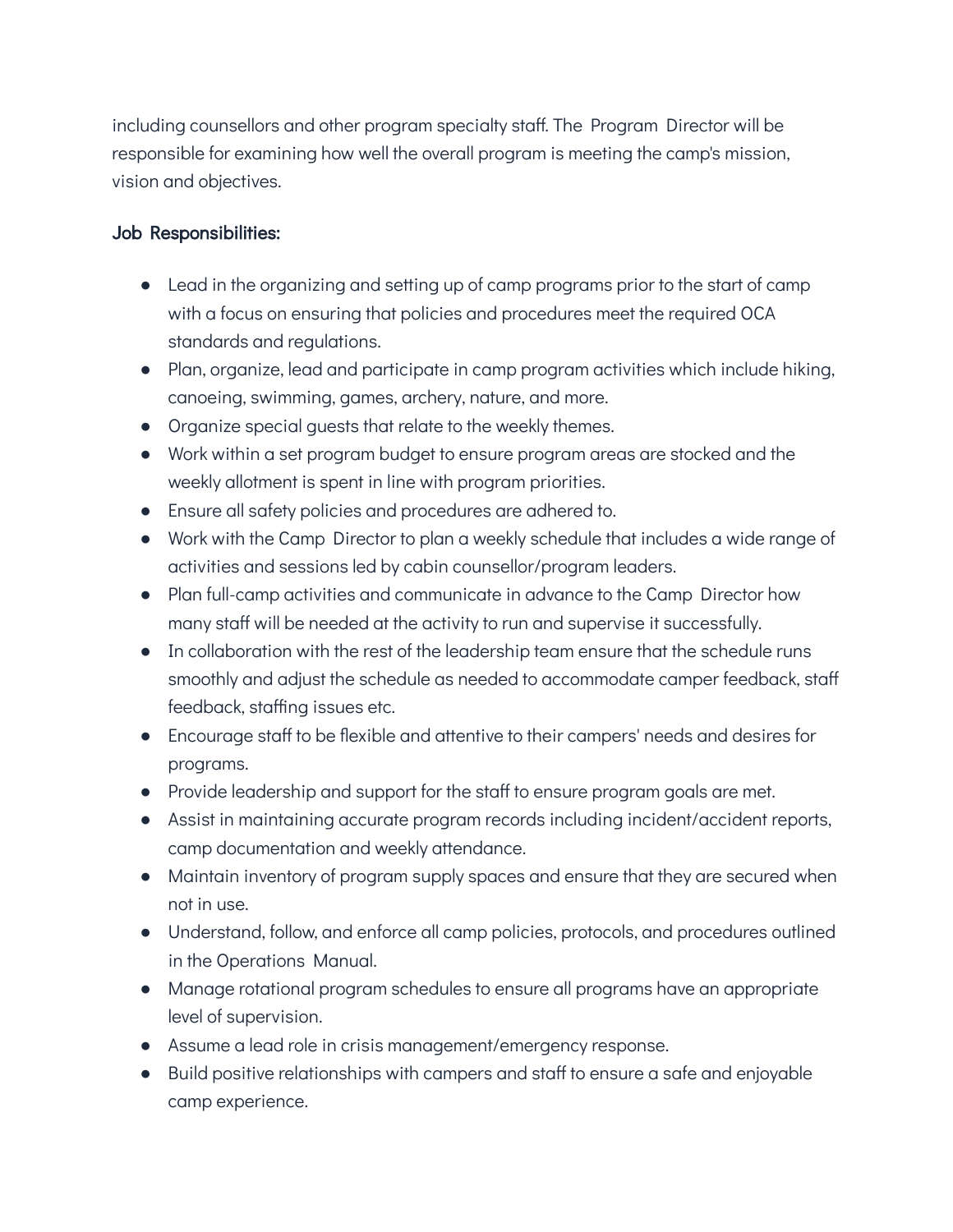- Document program accomplishments and camper successes.
- Collaborate with the Leadership Program Coordinators in running a successful LIT/CIT program.
- Organize and facilitate team building activities for campers, and modify programs for campers with limitations.
- Conduct daily checks of all program areas to ensure that they are safe, clean, organized, and proper storage procedures are being followed. Report any deficiencies.
- Meet regularly with specialty program leads and provide support and ensure they are given the tools and resources to offer successful programs.
- Participate in camp special events, cabin supervision, and other camp duties as required.

Our ideal Program Director:

- Fosters self-esteem, social skills, and respect for others.
- Uncovers potential for personal growth in campers.
- Nurtures mentoring, teamwork, and leadership development.
- Is a positive and conscientious professional who, in collaboration with the rest of the camp staff, ensures a safe and fun experience for our campers.
- Has strong interpersonal skills, including patience and communication
- Is empathetic to the diverse group of campers that we serve.
- Is safety driven in everything they do.
- Provides comfort and support when someone needs it.
- Communicates well and seeks help when needed.
- Is organized and keeps accurate records.
- Is able to act in a supervisor role.
- Understands the importance of camper confidentiality, but knows when a disclosure is required (training provided).
- Is resourceful and creative when it comes to all activities.
- Is able to take initiative to create activities on the spot.
- Has experience working with people of diverse backgrounds. We do not discriminate on the basis of race, color, origin, age, sex, sexual orientation or disability.